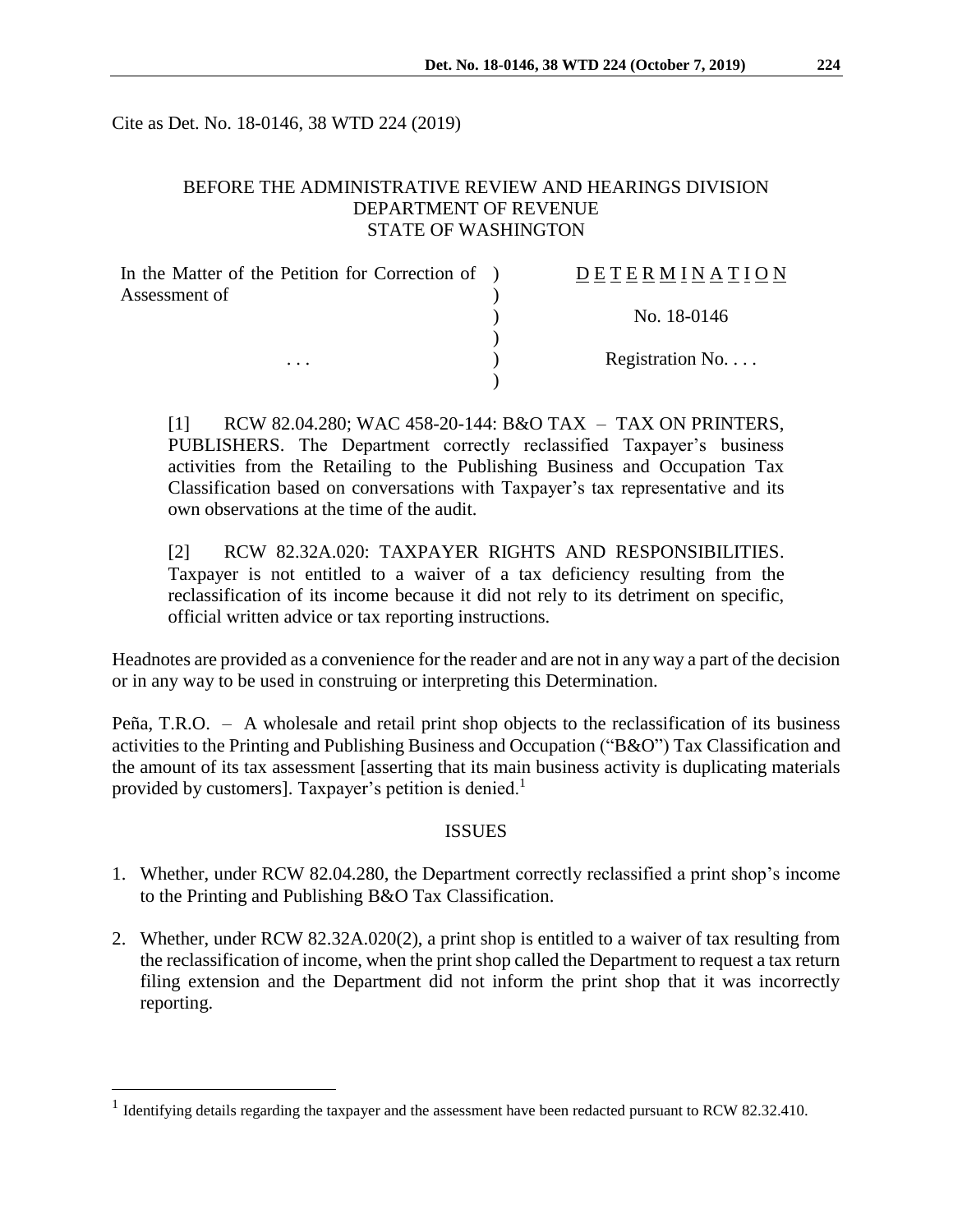### FINDINGS OF FACT

. . . ("Taxpayer") is a wholesale and retail print shop in [Washington]. Taxpayer's business activities include printing letterhead, envelopes, business cards, brochures, forms, folders, and similar items, as well as mailing printed items and pallet storage.

The Department's Audit Division ("Audit") conducted an audit of Taxpayer's business for the period of January 1, 2013, through June 30, 2016, ("Audit Period"). On April 28, 2017, Audit issued tax assessment . . . ("Assessment"), in the amount of \$ . . . , against Taxpayer, [which] includes \$ . . . of retail sales tax, \$ . . . of Printing and Publishing B&O tax, and \$ . . . of interest. Taxpayer disputes only the Printing and Publishing B&O tax.

During the Audit Period, Taxpayer primarily reported its revenues under the Wholesaling and Retailing B&O Tax Classifications. However, based on its fieldwork and conversations with Taxpayer's tax representative, Audit determined Taxpayer should have been reporting its main business activity under the Printing and Publishing B&O Tax Classification. . . . Audit credited Taxpayer \$ . . . for the B&O tax incorrectly paid under the Retailing Classification and assessed \$ . . . under the Printing and Publishing Classification. Audit also credited Taxpayer \$ . . . for service and other B&O tax that Taxpayer incorrectly paid for direct mailing postage reimbursements.

Taxpayer often provided mailing services in combination with its printing. Audit concluded that these constituted "mailing bureau services" that are reportable under the Retailing B&O Tax Classification; however, Taxpayer's sales invoices did not include separate line charges for printing and mailing. Because Audit could not determine the specific revenue attributable to mailing bureau services, Audit attributed all of Taxpayer's revenue from printing in combination with mailing bureau services to the Printing and Publishing B&O Tax Classification.

On May 30, 2017, Taxpayer requested a review of only the Printing and Publishing B&O tax portion of the Assessment. Taxpayer disputes the reclassification because it claims that it is not the type of printing company described in WAC 458-20-143, the Department's Administrative Rule titled "Printers and publishers of newspapers, magazines, and periodicals." Taxpayer states that it "prints business papers; i.e. letterhead, envelopes, business cards, brochures, forms, folders and the like. We duplicate customer supplied files, we do not create, assemble or produce the content we print." Taxpayer's Petition. Taxpayer further states that the majority of its business is printing with only a small portion coming from mailing. Taxpayer states it never offers just mailing services; it only offers mailing services as an option for items it has printed.

. . . Taxpayer has not presented any evidence or records in support of its claim that [duplicating activities] are its main business activities . . . .

Taxpayer also claims that it has asked for excise tax return filing extensions in the past and the Department employees handling the extensions never told Taxpayer that it was filing incorrectly.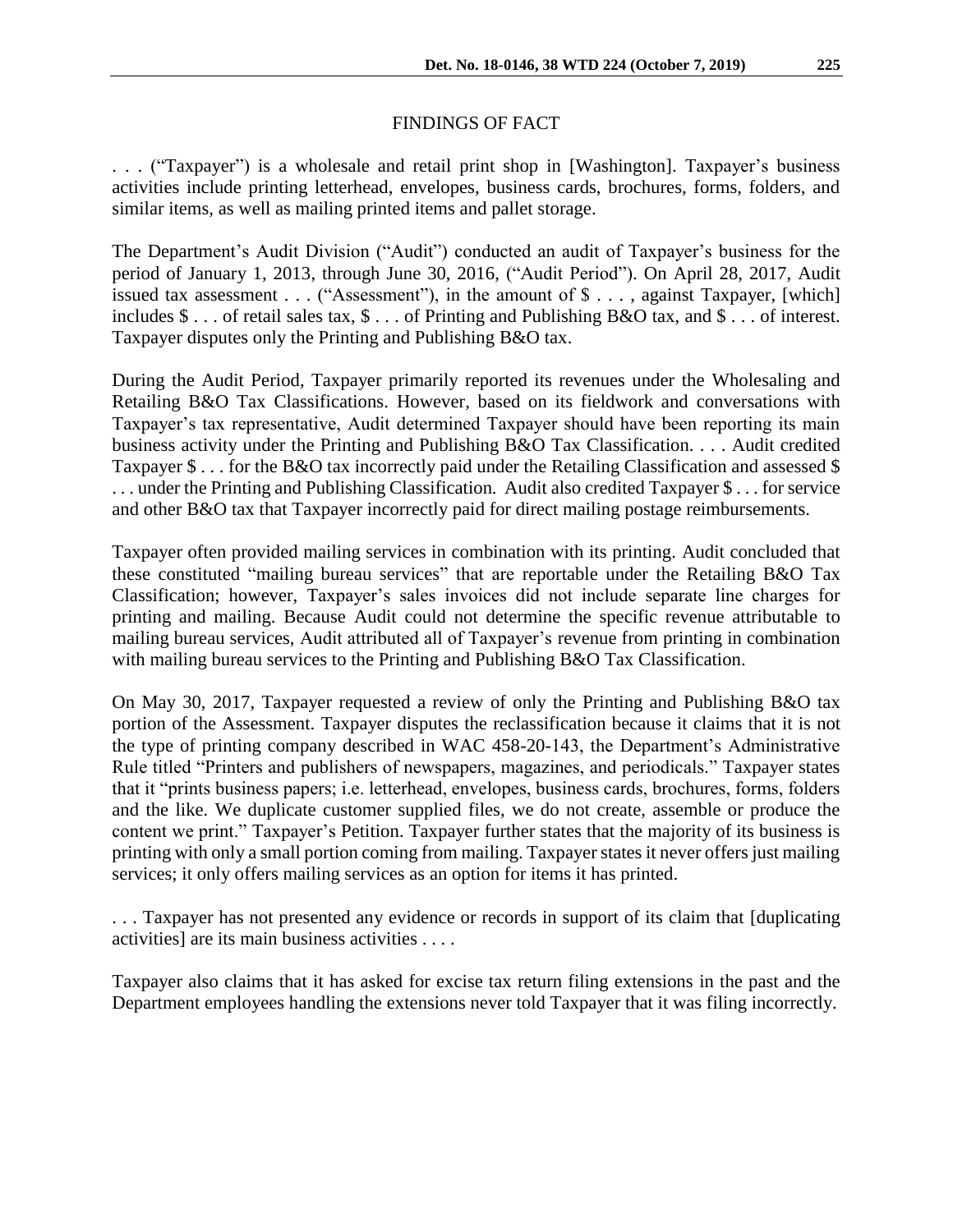# ANALYSIS

# 1. Reclassification to Printing and Publishing B&O

Washington imposes a B&O tax "for the act or privilege of engaging in business" in this state. RCW 82.04.220. The tax rate varies based on the type of business activity the taxpayer engages in and the statute provides numerous classifications of activities. The tax is measured by applying particular rates against the value of products, gross proceeds of sale, or gross income of the business, as the case may be. RCW 82.04.220. The B&O tax is "extensive and is intended to impose . . . tax upon virtually all business activities carried on in the State." *Analytical Methods, Inc. v. Dep't of Revenue*, 84 Wn. App. 236, 241, 928 P.2d 1123 (1996) (quoting *Palmer v. Dep't of Revenue*, 82 Wn. App. 367, 371, 917 P.2d 1120 (1996)).

RCW 82.04.280(1) imposes Printing and Publishing B&O tax as follows:

Upon every person engaging within this state in the business of: (a) Printing materials other than newspapers, and of publishing periodicals or magazines . . . as to such persons, the amount of tax on such business is equal to the gross income of the business multiplied by the rate of 0.484 percent.

WAC 458-20-144 addresses the taxation of the "printing industry." "Printers are subject to the business and occupation tax under the Printing and Publishing classification upon the gross income of the business." WAC 458-20-144(3)(a). "The phrase 'printing industry' includes letterpress, offset-lithography, and gravure processes as well as multigraph, mimeograph, autotyping, graphing and similar activities." WAC 458-20-144(2).

. . .

In contrast, duplicating activities are taxed under the Manufacturing and either the Retailing or Wholesaling B&O Tax Classifications. WAC 458-20-141(2)(a), (b). RCW 82.04.240 imposes Manufacturing B&O Tax as follows:

Upon every person engaging within this state in business as a manufacturer, except persons taxable as manufacturers under other provisions of this chapter; as to such persons the amount of the tax with respect to such business shall be equal to the value of the products, including byproducts, manufactured, multiplied by the rate of 0.484 percent.

The measure of the tax is the value of the products, including byproducts, so manufactured regardless of the place of sale or the fact that deliveries may be made to points outside the state.

RCW 82.04.110(1) states that '"manufacturer' means every person who, either directly or by contracting with others for the necessary labor or mechanical services, manufactures for sale or for commercial or industrial use from his or her own materials or ingredients any articles, substances, or commodities." "A person duplicating tangible personal property for sale or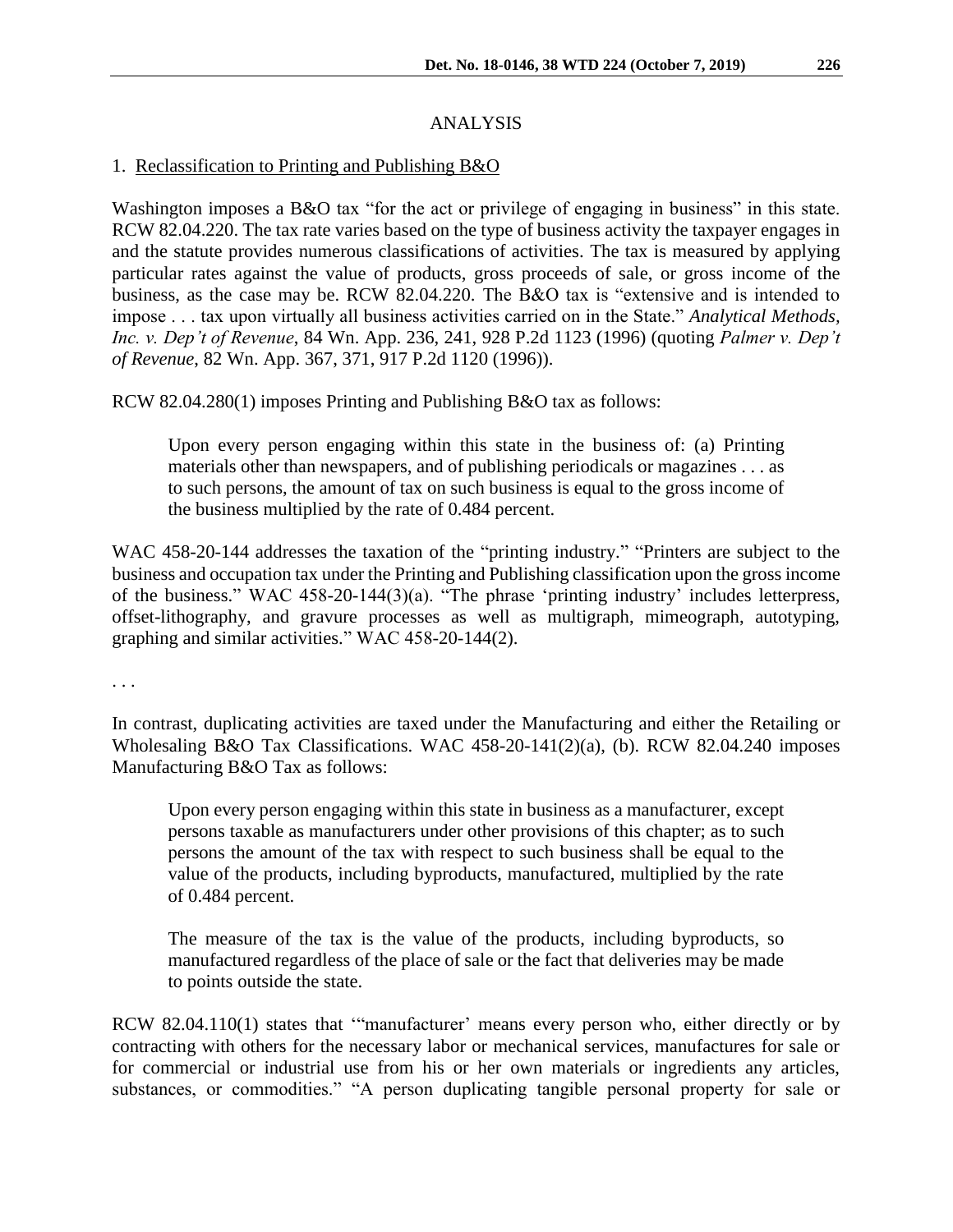commercial or industrial use (the use of manufactured property as a consumer) is subject to the manufacturing B&O Tax Classification." WAC 458-20-141(2)(b). "Duplicating is the copying of typed, written, drawn, photographed, previously duplicated, or printed materials using a photographic process such as photocopying, color copying, or blueprinting." WAC 458-20-141(2).

RCW 82.04.440 provides that:

(1) Every person engaged in activities that are subject to tax under two or more provisions of RCW 82.04.230 through 82.04.298, inclusive, is taxable under each provision applicable to those activities.

Persons duplicating and selling duplicated products must report the income under both the Manufacturing B&O Tax Classification and the Retailing or Wholesaling B&O Tax Classification. WAC 458-20-141(2)(a), (b). To prevent multiple B&O taxation, RCW 82.04.440(2) allows a multiple activities tax credit for the lesser of the manufacturing tax or the total selling tax.

Here, Taxpayer disputes the reclassification of its main business activity to the Printing and Publishing B&O Tax Classification . . . and asserts that its main business activity is duplication of materials supplied by customers. Taxpayer has not provided any support for this assertion. . . . [Audit's reclassification of Taxpayer's main business activity to printing & publishing is reasonable and is based on conversations with Taxpayer's tax representative and its own observations at the time of the audit, Taxpayer's activities met the description of printing industry under WAC 458-20-144.2] In the absence of documentary evidence, such as sales contracts or other books and records, showing that Taxpayer's main business activity was solely duplicating customer-supplied electronic files [the copying of typed, written, drawn, photographed, previously duplicated, or printed materials using a photographic process such as photocopying, color copying], we sustain Audit's reclassification of Taxpayer's business activities. . . .

### 2. Taxpayer's Responsibility and Advice from the Department

Under RCW 82.32A.020(2), a taxpayer has a right to waiver of a tax deficiency where it relied to its detriment on specific, official written advice or tax reporting instructions. Taxpayer has not identified any prior audit reports or written statements by the Department to Taxpayer where the Department provided instructions, or even addressed, the classification of its main business activity. Instead, Taxpayer asserts that the Department failed to offer unsolicited reporting advice. Because Taxpayer has failed to show that it relied on specific, official, written tax reporting advice from the Department, Taxpayer is not entitled to waiver of taxes under RCW 82.32A.020(2).

In addition, where a taxpayer's improper reporting was overlooked, the Department is not barred from asserting a tax liability because an auditor failed to find an error during an earlier audit. *Dep't* 

 $\overline{a}$ <sup>2</sup> [A version of Taxpayer's website that was available during the audit period lists types of projects Taxpayer works on and includes, among other activities, printing magazines. Magazine printing is an activity that falls under Printing and Publishing under certain circumstances. [https://web.archive.org/web...](https://web.archive.org/web...%20l) l. The website also supported the auditor's conclusion that the Taxpayer's business activities during the audit period appeared broader than the Wholesaling and Retailing activity it was reporting. Further**, t**he B&O tax classification for printers in RCW 82.04.280(1) and WAC 458-20-144 do not contain a requirement that the printer also "create, assemble or produce the content" as asserted by the Taxpayer]